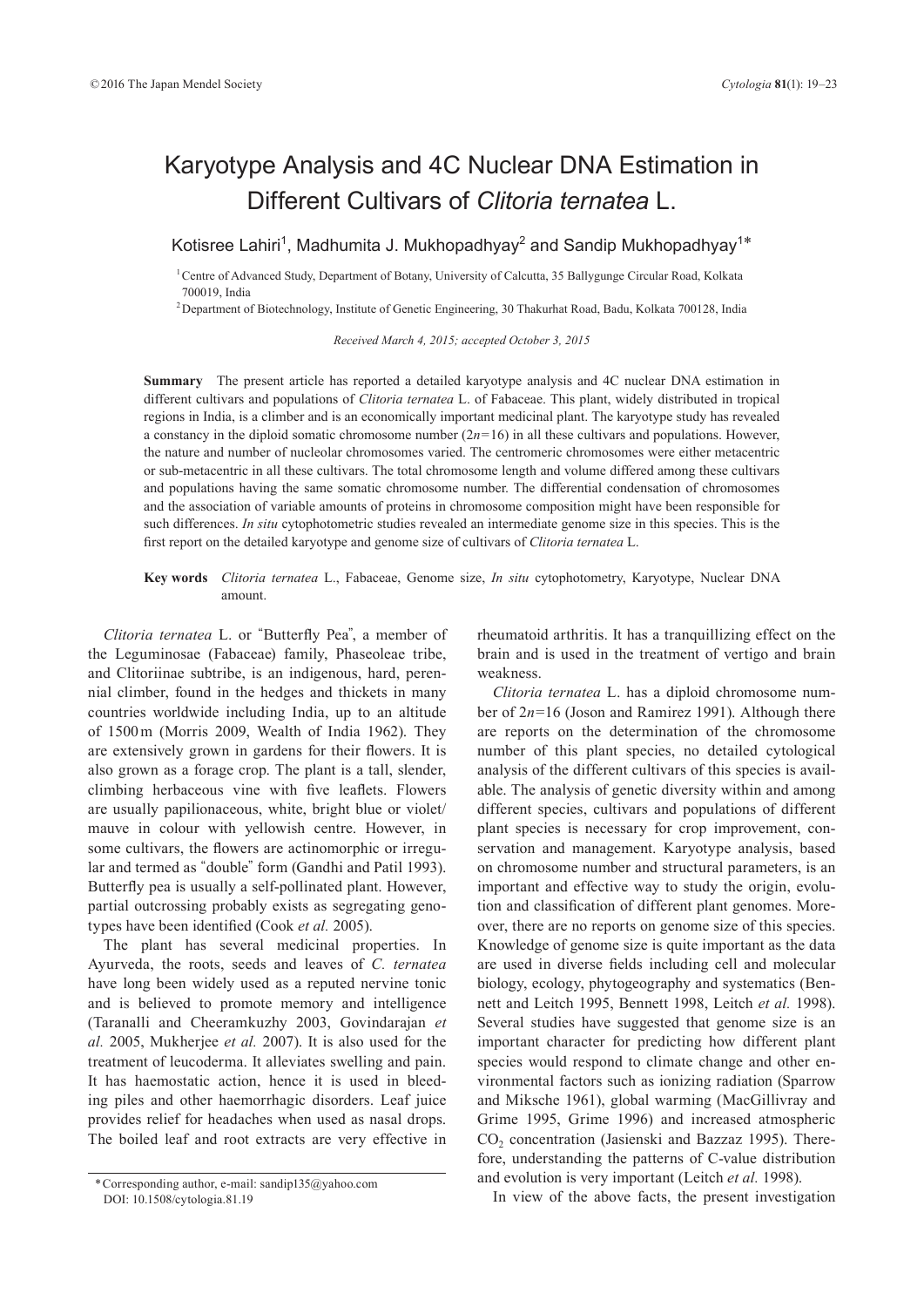was undertaken on a detailed karyological analysis of different cultivars of *Clitoria ternatea* L. and estimation of genome size.

#### Materials and methods

#### *Materials*

The plants of *C. ternatea* (blue, single), *C. ternatea* (mauve, single, Population 1) and two cultivars of *C. ternatea* (white, single and mauve, double, Population 2) were collected from the Experimental Garden, Department of Botany, University of Calcutta, Globe Nursery, Kolkata and The Agri-Horticultural Society of India, Alipore, Kolkata respectively. Another cultivar (mauve, single, Population 3) was collected from the North 24- Pgs district of West Bengal, India. All the plants, collected from different regions, were maintained in the Experimental Garden, Department of Botany, University of Calcutta for further studies.

## *Methods*

## *Cytological study*

For karyotype analysis, roots attaining a length of about 0.5″ to 1.0″ were collected separately from each of the cultivars. The maximum mitotic activity was found between 10:30 a.m. to 12:30 p.m. Root tips were pre-treated in saturated aqueous solution of *p*dichlorobenzene (PDB). Pre-treatment was carried out at 18°C for three hours, after an initial shock treatment at 0°C for 5 min (Mukhopadhyay and Banerjee 1989, Mukhopadhyay *et al.* 1989), followed by washing in distilled water. These were then fixed in chilled Propionic-Carnoy's fixative (propionic acid : chloroform : absolute ethanol=1 : 3 : 6) at  $18^{\circ}$ C for 24h and finally stored in 70% ethanol at 18°C for future use. Prior to staining, the root tips were hydrolyzed in 1N HCl for 10 min at 60°C. After thorough washing in distilled water, root tips were put in 45% propionic acid for 5 min and further stained in 2% propionic-orcein solution for at least three hours. The stained root tips were taken on clean, thin, grease-free glass slides and squashed in a drop of 45% propionic acid and observed under the microscope. Wellscattered somatic metaphase plates were drawn from the slides with the help of drawing prism at a table magnification of approximately  $\times$ 2300 using an Olympus microscope with  $15\times$  eyepiece and  $100\times$  oil immersion objective lens.

The chromosomes were classified into different types according to Levan *et al.* (1964), based on their *i*-values. Total chromosome length in each material was calculated by adding the length of all chromosomes. The chromosome volume was calculated using the formula  $\pi r^2 h$ , where  $\pi$ =3.142, *r*=radius of the chromosome (width/2) and *h*=height of the chromosome (Mukhopadhyay and Sharma 1987, Lahiri *et al.* 2010). Intra-chromosomal asymmetry index  $(A_1)$  and inter-chromosomal asymmetry index  $(A_2)$  values were calculated according to the method suggested by Romero Zarco (1986).

### *Genome size estimation*

For microspectrophotometric studies, the root tips were pre-treated and fixed as described before. The root tips were hydrolyzed in 1N HCl for 10 min at 60°C. After thorough washing in distilled water to remove all traces of acid, root tips were stained in Schiff's reagent at 18°C for one hour. These were then squashed in 45% acetic acid and readings were taken instantly to avoid error (Lahiri *et al.* 2010). The root tips of the standard material (*Allium cepa* var. *rosette*) were treated maintaining the condition similar to that of the samples to avoid experimental error, if any.

Cytophotometric analysis in 25 randomly selected somatic cells (late prophase, early metaphase and metaphase stages) from root tips was carried out with a Leitz Wetzlar Aristophot with microspectrophotometer at a wavelength of 550 nm (Sharma and Sharma 1980). The radius of the aperture was kept constant for all the readings. The amount of nuclear DNA was measured in arbitrary units of relative absorbance on the basis of optical density. The relative arbitrary units of absorbances were converted to absolute units (picogram) by considering the 4C nuclear DNA amount of *Allium cepa* var. *rosette* (67.1 pg) as the standard (Van't Hof 1965).

#### Results and discussion

Cytological analysis of all the cultivars and populations of *Clitoria ternatea* L. studied in the present investigation revealed 2*n*=16 somatic chromosomes. The individual chromosome morphology studied in these cultivars and populations of *Clitoria ternatea* showed quite distinct karyotypes with two different size ranges of chromosomes. The differences in karyotypic details are principally the number and combination of different chromosome types including those with secondary constrictions. In the white (single) cultivar, there are 2 pairs of nucleolar chromosomes, 3 pairs of sub-metacentric chromosomes (sm) and 3 pairs of metacentric chromosomes (m) (Table 1; Fig. 1a–c). The blue (single) cultivar revealed the presence of 3 pairs of nucleolar chromosomes, 2 pairs of sub-metacentric chromosomes and 3 pairs of metacentric chromosomes (Table 1; Fig. 1d–f). Both the populations of the mauve, single cultivar (populations 1 and 3) showed 2 pairs of nucleolar chromosomes, 3 pairs of sub-metacentric chromosomes and 3 pairs of metacentric chromosomes. However, the types of nucleolar chromosomes varied among these two populations with respect to the positions of the two constrictions (Table 1; Fig. 1g–i, m–o). In population 1, the nucleolar chromosomes had one constriction in the sub-telocentric (st) position. The mauve, double cultivar (population 2) also possessed 2 pairs of nucleolar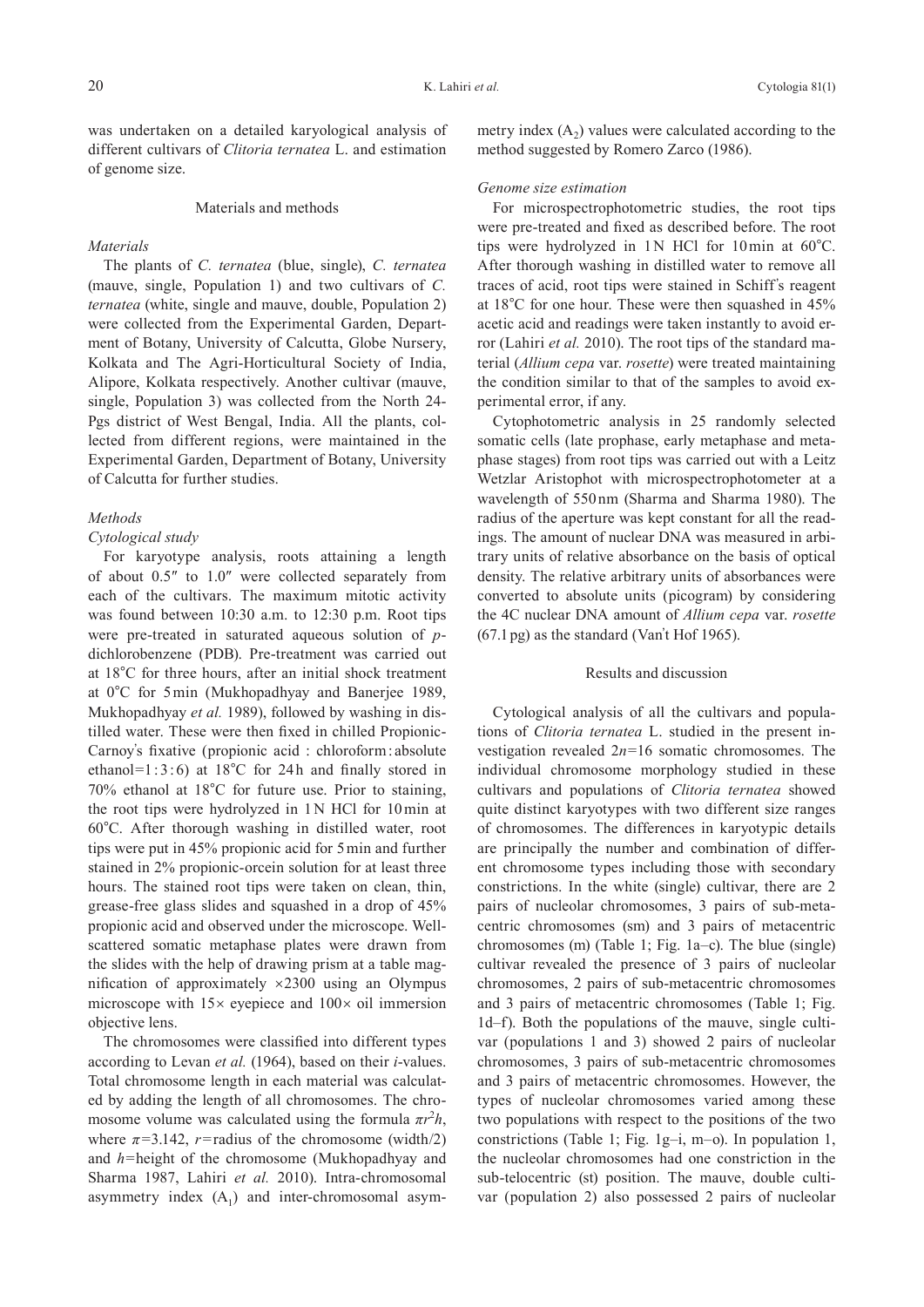| Cultivar/Population                       | 2n  | <b>RCL</b><br>$(\mu m)$ | TCL<br>$(\mu m)$ | <b>RCV</b><br>$(\mu m^3)$ | <b>TCV</b><br>$(\mu m^3)$ | No. of<br>nucleolar<br>chromosomes | Karyotype<br>asymmetry<br>index |         | Karyotype<br>formula                             | 4C nuclear<br>DNA amount<br>(pg) |
|-------------------------------------------|-----|-------------------------|------------------|---------------------------|---------------------------|------------------------------------|---------------------------------|---------|--------------------------------------------------|----------------------------------|
|                                           |     |                         |                  |                           |                           |                                    | $A_1$                           | $A_{2}$ |                                                  |                                  |
| Clitoria ternatea (White, single)         | 16  | $1.95 - 3.91$           |                  | 47.60 1.13–9.08           | 80.10                     | 4                                  |                                 |         | 0.368 0.306 C, D, E <sub>6</sub> F <sub>6</sub>  | $25.90 \pm 0.56$                 |
| Clitoria ternatea (Blue, single)          | 16. | $2.10 - 5.40$           |                  | 59.70 2.78 - 10.90        | 91.10                     | 6                                  |                                 |         | 0.286 0.325 $C_2 D_4 E_4 F_6$                    | $26.38 \pm 0.54$                 |
| Clitoria ternatea (Mauve, single, Pop. 1) | 16  | $1.95 - 5.0$            |                  | 53.04 1.30 - 6.60         | 63.02                     | 4                                  |                                 |         | 0.348 0.332 $A_2 B_2 E_6 F_6$                    | $23.60 \pm 0.48$                 |
| Clitoria ternatea (Mauve, double, Pop. 2) | 16  | $1.73 - 3.91$           |                  | $42.60 \quad 1.26 - 6.50$ | 54.80                     | 4                                  |                                 |         | 0.248 0.291 $C_4$ E <sub>2</sub> F <sub>10</sub> | $27.62 \pm 0.58$                 |
| Clitoria ternatea (Mauve, single, Pop. 3) | 16  | $1.73 - 4.34$           | 44.70            | $2.88 - 11.10$            | 82.80                     | 4                                  |                                 |         | 0.334 0.299 $D_4 E_6 F_6$                        | $22.17 \pm 0.54$                 |

**Table 1.** A comparative analysis of chromosome characteristics and genome sizes of different cultivars of *Clitoria ternatea* L.

RCL: Range of Chromosome Length, TCL: Total Chromosome Length, RCV: Range of Chromosome Volume, TCV: Total Chromosome Volume. A, B, C, D: Nucleolar chromosomes; E, F: Centromeric chromosomes [A: st, sm; B: st, m; C: sm, sm; D: sm, m; E: sm; F: m].



**Fig. 1.** Photograph of somatic metaphase plates and their respective drawing and karyograms of different cultivars and populations of *Clitoria ternatea* L. (bar=10 *µ*m). (a–c) White, single. (d–f) Blue, single. (g–i) Mauve, single (Population 1). (j–l) Mauve, double (Population 2). (m–o) Mauve, single (Population 3).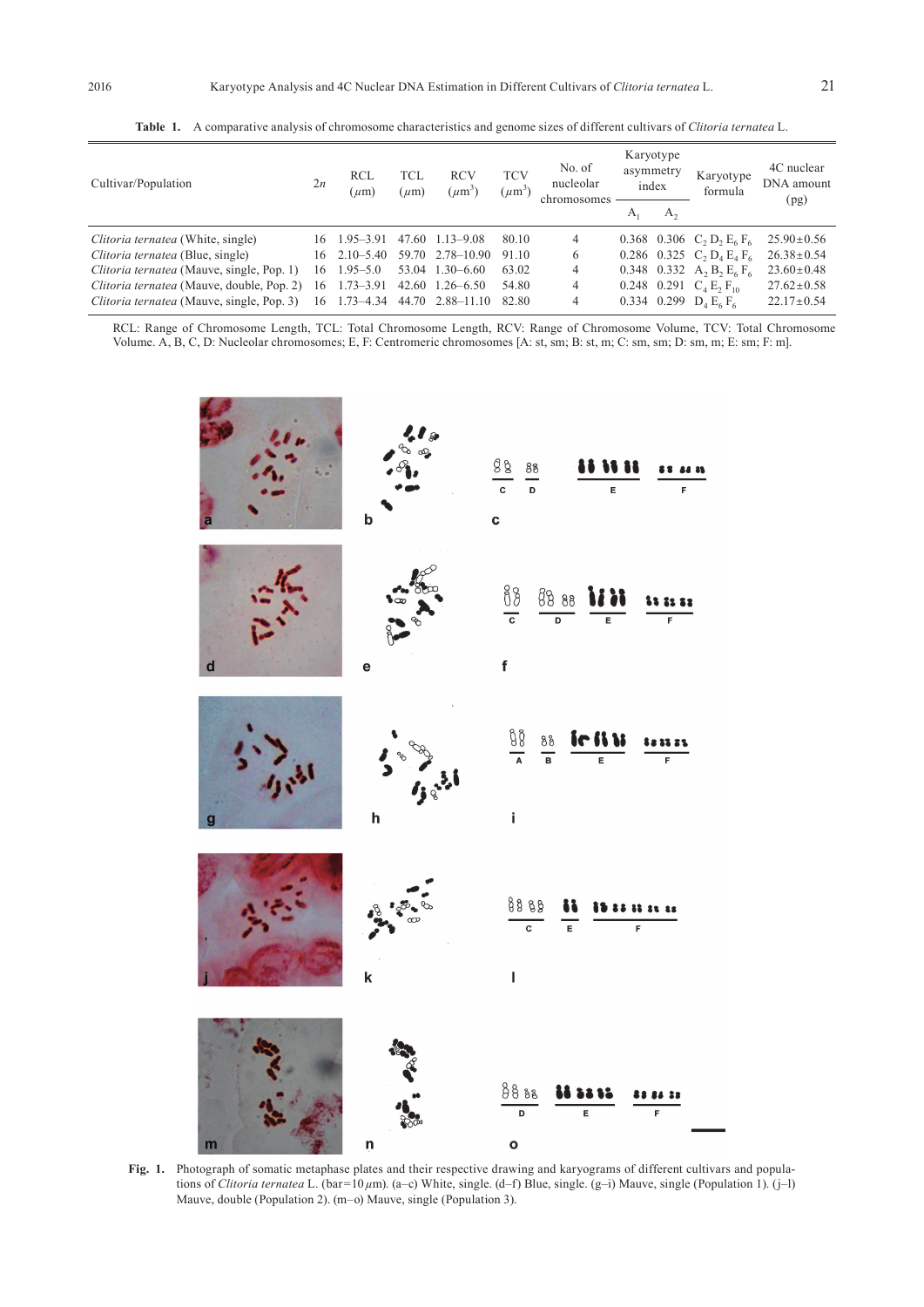chromosomes. However, it had only a single pair of sub-metacentric chromosome and 5 pairs of metacentric chromosomes (Table 1; Fig. 1j–l). The increase or decrease in number of secondary chromosomes might be attributed to duplication of such chromosome or translocation between the chromosomes with or without secondary constrictions at a very early stage of evolution (Mukhopadhyay and Sharma 1987, Mukhopadhyay and Ray 2013, Kumari *et al.* 2014) All these findings clearly indicated the role of cryptic structural alterations of chromosomes in the evolution of these varieties (Mukhopadhyay and Sharma 1987, Lahiri *et al.* 2010, Samanta *et al.* 2015).

The data on chromosomal parameters for each sample were obtained after examining ten cells at metaphase stages. Length of individual chromosome ranged from 1.73 to  $5.40 \mu m$  while the chromosome volume ranged from 1.13 to  $11.10 \mu m^3$  among the different cultivars and populations. The Total Chromosome Length (TCL) ranged from  $42.60 \mu m$  in the mauve, double cultivar (population 2) to  $59.70 \mu m$  in the blue, single cultivar. The Total Chromosome Volume (TCV) ranged from  $54.80 \mu m^3$  in the mauve (double) cultivar (population 2) to  $91.10 \mu m^3$  in the blue, single cultivar (Table 1). A moderate degree of correlation  $(r=0.52)$  has been found between the TCL and TCV (Fig. 2a) which may be attributed to the differential condensation and spiralization



**Fig. 2.** Scatter diagrams of (a) total chromosome length and total chromosome volume relationship and (b) inter- and intrachromosomal karyotype asymmetry in different cultivars and populations of *Clitoria ternatea* L.

of the chromosome arm (Sharma and Mukhopadhyay 1984, Lahiri *et al.* 2010) among these cultivars and populations.

Among the different cultivars and populations of *C. ternatea* analysed in the present investigation, the intrachromosomal asymmetry index  $(A_1)$  varied from 0.248 to 0.368 while the inter-chromosomal asymmetry index  $(A<sub>2</sub>)$  varied from 0.291 to 0.332. Karyotype asymmetry for the relation between the chromosome arms is estimated by  $A_1$  while karyotype asymmetry due to relation between size of different chromosomes is estimated by  $A_2$  (Romero Zarco 1986). A higher value of  $A_1$  denotes a higher degree of karyotype asymmetry (Sheidai and Jalilian 2008). In the present study, the white (single) cultivar shows maximum karyotype asymmetry (Table 1; Fig. 2b), indicating an advanced feature.

The genome size (4C nuclear DNA value) was estimated through *in situ* cytophotometry from Feulgenstained nuclei. The lowest amount was recorded in the population 3 of the mauve (single) cultivar (22.17 pg) while the highest amount was recorded in the population 2 of the mauve (double) cultivar (27.62 pg). The white, single and the blue, single cultivars showed intermediate values (Table 1). All the cultivars/ populations revealed intermediate genome size (Rewers and Sliwinska 2012). There is very weak correlation between TCL and 4C nuclear DNA amount  $(r=0.04)$  and a weak negative correlation between TCV and 4C nuclear DNA amount (*r*=-0.23). Both chromosome length and volume are associated with the degree of chromosome spiralization during cell division which is under genetic control (Sharma and Mukhopadhyay 1984). The variation of these two parameters among the cultivars and populations of this plant indicates the role of specific genomic constitution (Mukhopadhyay and Ray 2013). Moreover, in a eukaryotic system the chromosome volume is not only determined by DNA alone but also by both histone and non-histone proteins. A detailed cytochemical assay utilizing specific enzymes and interpherometry for protein estimation may provide positive clues to this direction (Sharma and Mukhopadhyay 1984, Mukhopadhyay and Ray 2013). The evidences indicate that each population/cultivar has its own karyotype and distinctive range in chromosome length and volume. Therefore, these characters, which are under genetic control, can be utilized as suitable parameters for classification and identification of cultivars/populations of *Clitoria ternatea* L. (Mukhopadhyay and Sharma 1987, Mukhopadhyay and Ray 2013, Samanta *et al.* 2015).

The present investigation on chromosome and genome analyses revealed that, in spite of numerical constancy, the cultivars and populations of *Clitoria ternatea* L. differed with respect to the chromosome characteristics. The different chromosome parameters studied showed differences in these cultivars and populations with both intra-chromosomal and inter-chromosomal asymmetry.